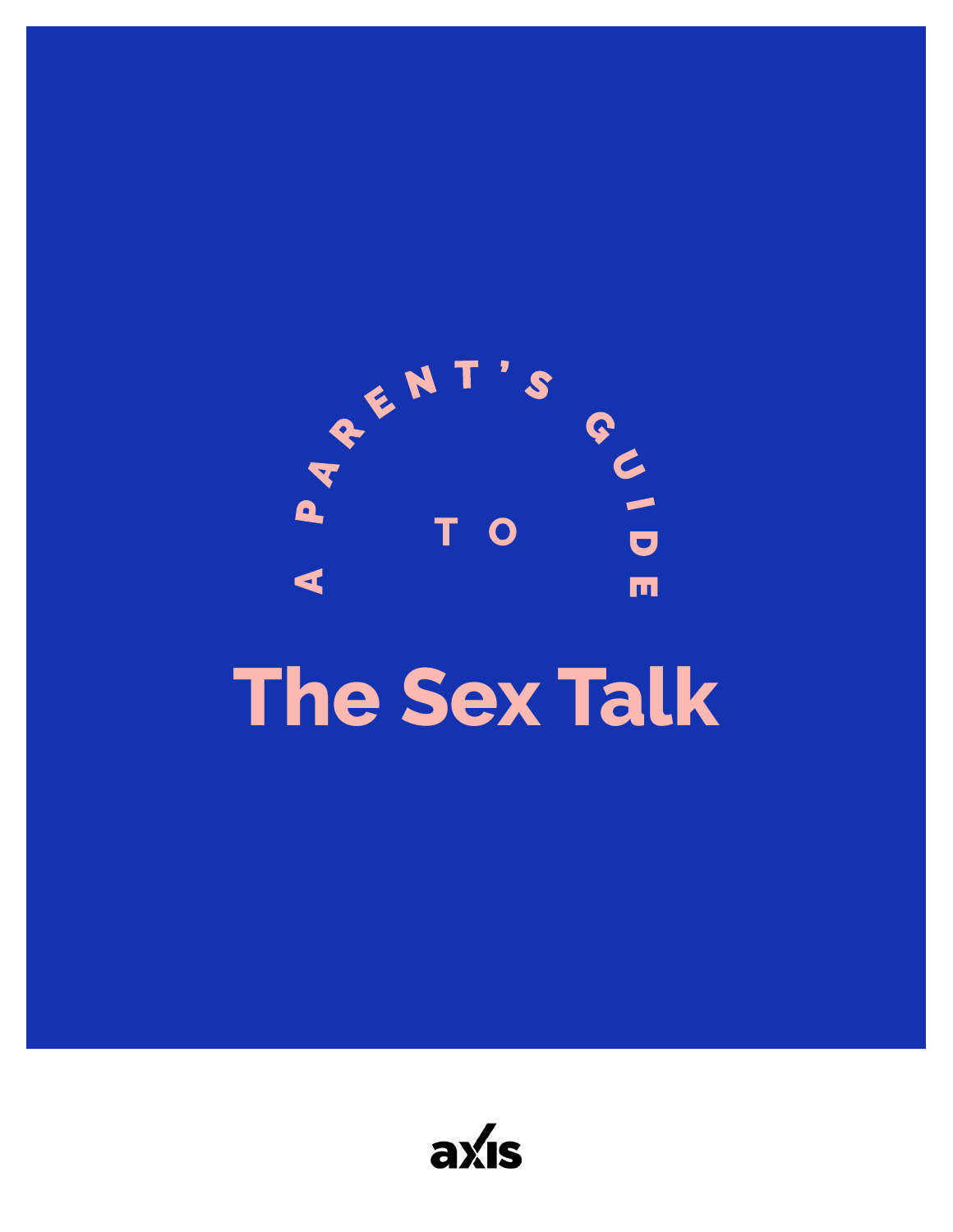$\overline{\mathcal{L}}$ 

 $\alpha$ 

I want to be able to share God's great design for sex…I want God's voice to be stronger than the voice of today's sexualized culture.

—[Jeff Fisher, Covenant Eyes](http://www.covenanteyes.com/2014/04/04/teaching-kids-birds-bees-without-butterflies-book-review/)

Many families hope to protect their children from radical ideas by walling off the secular world—supervising what books they read, what movies they see, what music they listen to. But secular worldviews do not come neatly labeled so we can easily recognize them. Instead they mutate into forms that we hardly recognize, becoming part of the very air we breathe. *The most powerful worldviews are the ones we absorb without knowing it. They are the ideas nobody talks about—the assumptions we pick up almost by osmosis.*

—Nancy R. Pearcey, *[Love Thy Body: Answering Hard Questions](https://smile.amazon.com/Love-Thy-Body-Answering-Questions/dp/0801075726/ref=sr_1_1?ie=UTF8&qid=1526833809&sr=8-1&keywords=Love+Thy+Body%3A+Answering+Hard+Questions+about+Life+and+Sexuality) [about Life and Sexuality](https://smile.amazon.com/Love-Thy-Body-Answering-Questions/dp/0801075726/ref=sr_1_1?ie=UTF8&qid=1526833809&sr=8-1&keywords=Love+Thy+Body%3A+Answering+Hard+Questions+about+Life+and+Sexuality)*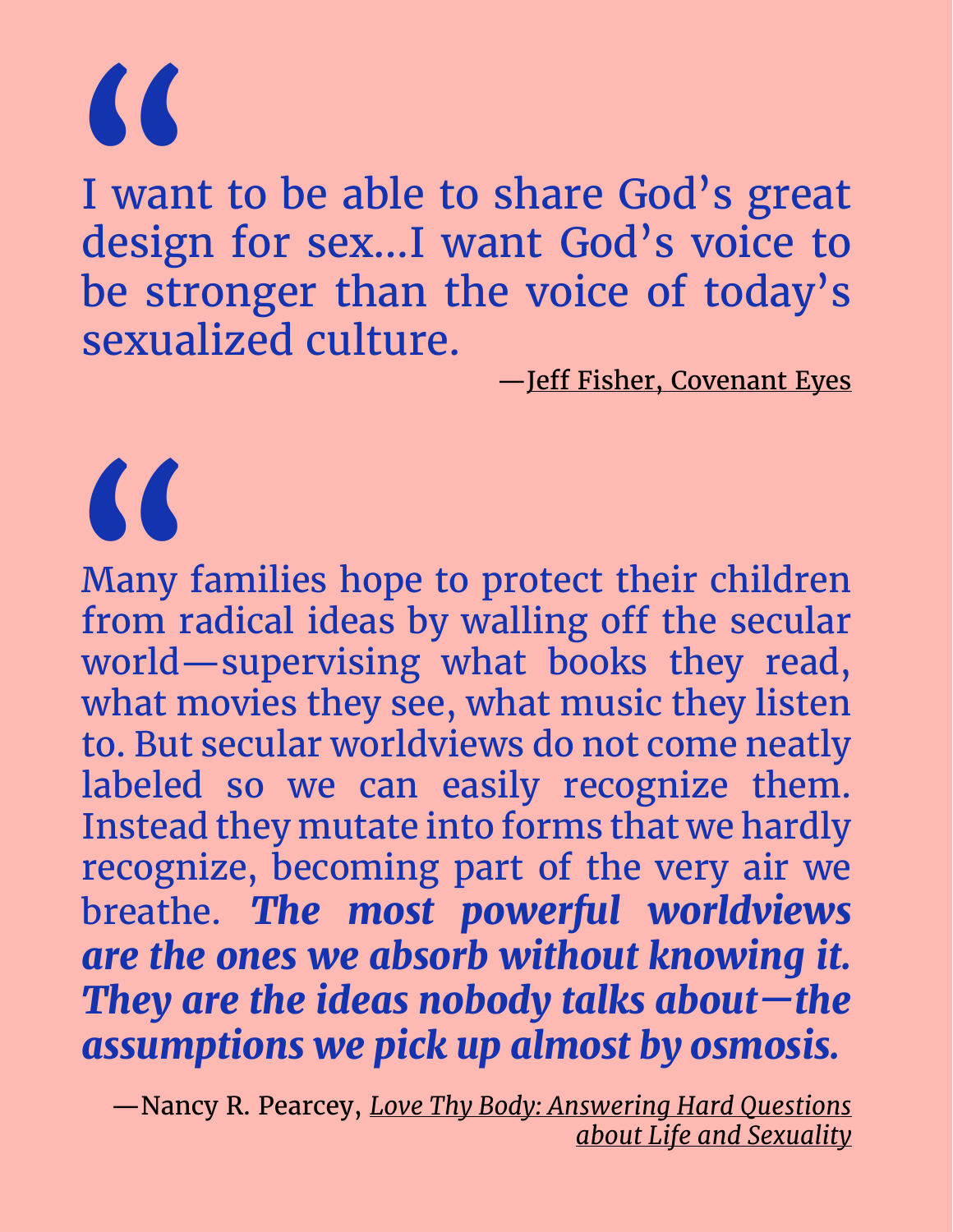## Forget Having Just One "Talk"—We Need to Talk to Our Kids about Sex Early and Often

At the time of drafting this guide, Snapchat was featuring a story called "Crazy Photos of Naked Couples in Vacuum Packs" while also offering a channel called "Cosmo after Dark" that, in its own words, "is an X-rated weekly edition that goes live every Friday at 6 p.m. and is exclusively dedicated to all things hot and h\*rny." In addition, if you spend enough time on Instagram, you have a very good chance of encountering sexually explicit images, even if you are exploring topics unrelated to sex. We could point to countless other examples of the hypersexualization of our culture, from advertising to the average popular song or TV show. And that's without even mentioning the ease with which porn finds people online, whether they are looking for it or not.

We mention these examples in order to emphasize the fact that culture is having a [never](https://evolvetreatment.com/blog/talk-internet-obsessed-teen-sex/)[ending conversation](https://evolvetreatment.com/blog/talk-internet-obsessed-teen-sex/) with our kids (and all of us really) about sex. Because of the internet and the smartphone, culture is starting that conversation with our children earlier than ever. We parents can no longer afford to have only one sex talk with our kids or give them a book to read when they hit puberty. By then, it's too late. We must start the conversation about sex early, and we must continue that conversation as our children grow.

## What has the sex talk looked like over the years?

Millennials (those born [between the early 1980s and the mid-1990s](http://www.pewresearch.org/fact-tank/2018/03/01/defining-generations-where-millennials-end-and-post-millennials-begin/)) probably experienced some version of "the talk," particularly if they grew up in Christian homes. This likely consisted of having one (probably) awkward conversation about sex or maybe going on a weekend trip where either mom or dad explained the ins and outs of puberty. While this strategy is now inadequate, it is definitely a benefit that so many parents made an effort to have at least one conversation with their kids about sex. Having one talk is better than not having any.

Millennials' parents (typically baby boomers, born [between roughly 1946 and 1964](https://www.theatlantic.com/national/archive/2014/03/here-is-when-each-generation-begins-and-ends-according-to-facts/359589/)) were even less likely to hear from their parents about sex. One baby boomer we talked to thinks she learned about it in a sex ed class at her school. Her own mother never explained sex to her. Another baby boomer we talked to didn't hear from his parents about sex either. He ended up getting his information through a friend of his—and the friend had some pretty bizarre and inaccurate ideas. We talked to a Gen Xer (born [between roughly the early 1960s and 1981](https://en.wikipedia.org/wiki/Generation_X)) who says that his dad tried giving him the sex talk one week before his wedding when he was 26! So it's good that later generations are starting to make an effort to educate their teens and preteens about sex *before* they've either had sex or learned a ton about it from culture.

Something interesting about the generations that preceded the baby boomers is that, while [they tended never to talk about sex](https://primemind.com/talking-sex-with-grandma-f8efcb12dedf), they also lived during a time when farming was more widespread. So it was more common for some of them to know about the mechanics of sex [from being around farm animals](https://www.quora.com/How-much-did-our-grandparents-know-about-sex-when-they-were-teenagers), even if their parents never talked to them about it.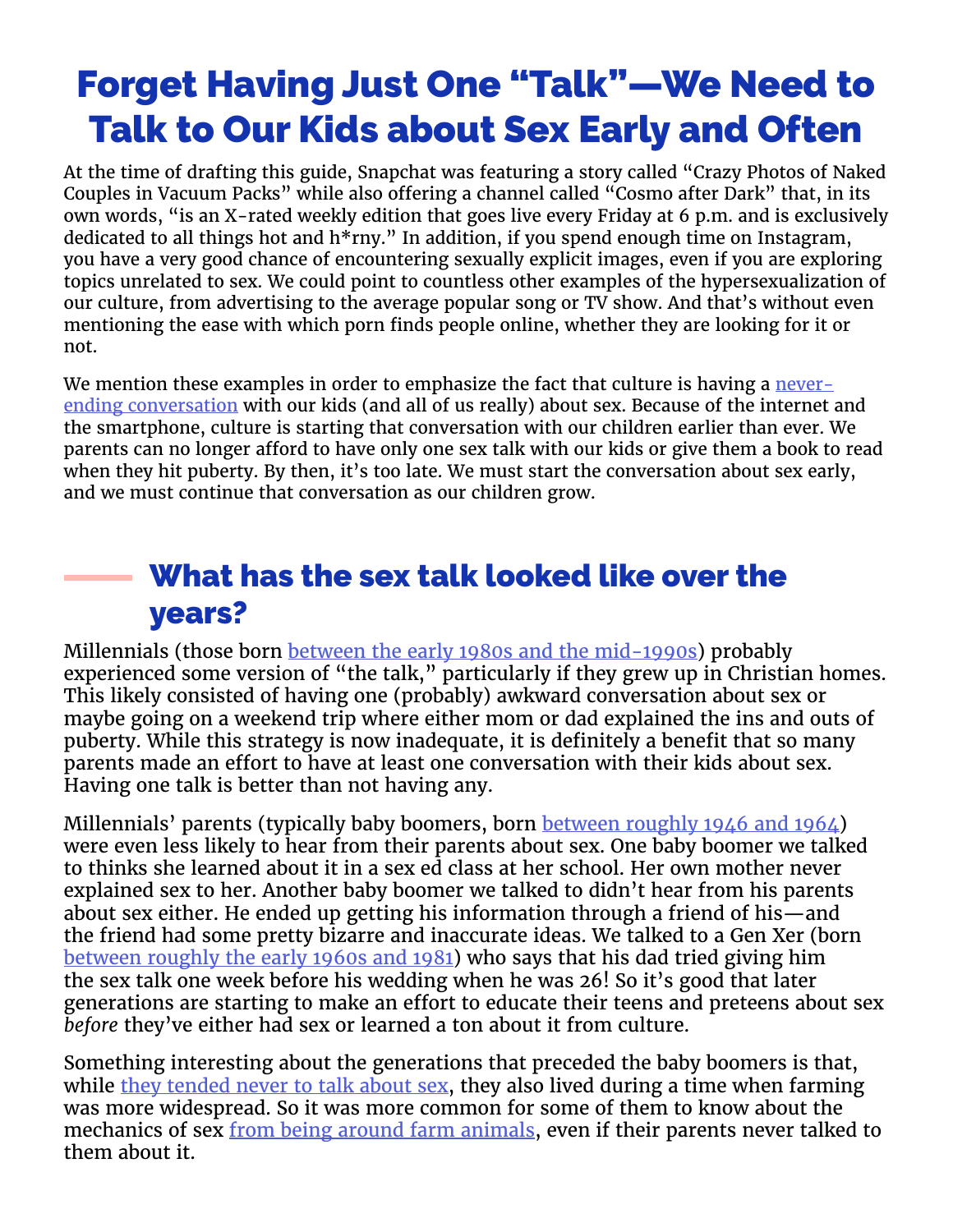But there is a reason why the sex talk is called "the talk." The very name implies that parents will only have one talk with their children when their kids start going through puberty, after which the parents will not bring up the topic again. After all, what teenagers want to talk with mom or dad about sex if they can possibly avoid it?

## Why does the sex talk need to change?

By the time boys reach college age, [almost all of them have been exposed to porn.](http://endsexualexploitation.org/wp-content/uploads/NCOSE_Pornography-PublicHealth_ResearchSummary_8-2_17_FINAL-with-logo.pdf) It is more difficult now to find a man who has never encountered porn than to find one who has. Female porn use in turn is on the rise. By the time women reach college age, 62% of them have been exposed to porn. Many are identifying the average age of [first](https://www.netnanny.com/blog/the-detrimental-effects-of-pornography-on-small-children/)  [exposure to porn as 11 years old](https://www.netnanny.com/blog/the-detrimental-effects-of-pornography-on-small-children/). Keep in mind that, because this is an average, there are children even younger than 10 who are seeing porn. In fact, 10% of children who encounter porn online are under the age of 10.

Among the reviews for the book *Good Pictures, Bad Pictures: Porn-Proofing Today's Young*  Kids, [one user comments](https://www.amazon.com/Good-Pictures-Bad-Porn-Proofing-Todays/dp/0615927335/ref=sr_1_1), "I personally sought out this book for my 6-year-old when he tearfully reported seeing naked people on a 6-year-old friend's phone. My son was not able to verbalize what he had seen." The threat of pornography is enough of a reason in itself for parents to start the conversation about sex long before their children reach puberty. For comprehensive info and advice on the dangers of porn, see our "[Parent's Guide to Pornography](http://axis.org/guides)" bundle.

Another reason why talk the needs to change is one we have already mentioned: Culture is sending out a constant barrage of confusing and conflicting messages about gender and sexuality. If you do not preempt the conversation about sex with your children, then culture, the internet, and their friends *will* shape their beliefs about sexuality.

## What stops parents from talking to their kids about sex?

[Covenant Eyes points out several reasons](http://www.covenanteyes.com/2015/07/25/10-reasons-parents-dont-talk-to-children-about-sex-and-porn/) why parents avoid talking to their kids about sex. One is that the parents themselves didn't have good examples of how to do so. It's more common for people to have had a bad experience with the sex talk than to have had a good one, and it<sup> $\bar{z}$ </sup> much easier to do something well when we've seen it modeled well for us. So it's understandable that parents would be at a loss regarding how to have these conversations. Nevertheless, it's crucial that we figure out how to have them well.

Possibly the most obvious reason for avoiding these conversations is that talking to our kids about sex is uncomfortable. Many parents are extremely concerned about their kids' sexual decisions, but won't bring up the topic. Yes, it's awkward, but our kids need us to move past any reluctance we have and to face that challenge head on. **The** more we talk to our kids about sex, especially if we start when they're young, the less awkward it will be. Believe it or not, our kids *do* want to hear from us about sex and relationships.

Note that **moms and dads both need to be on board**. In an interview with Axis, Craig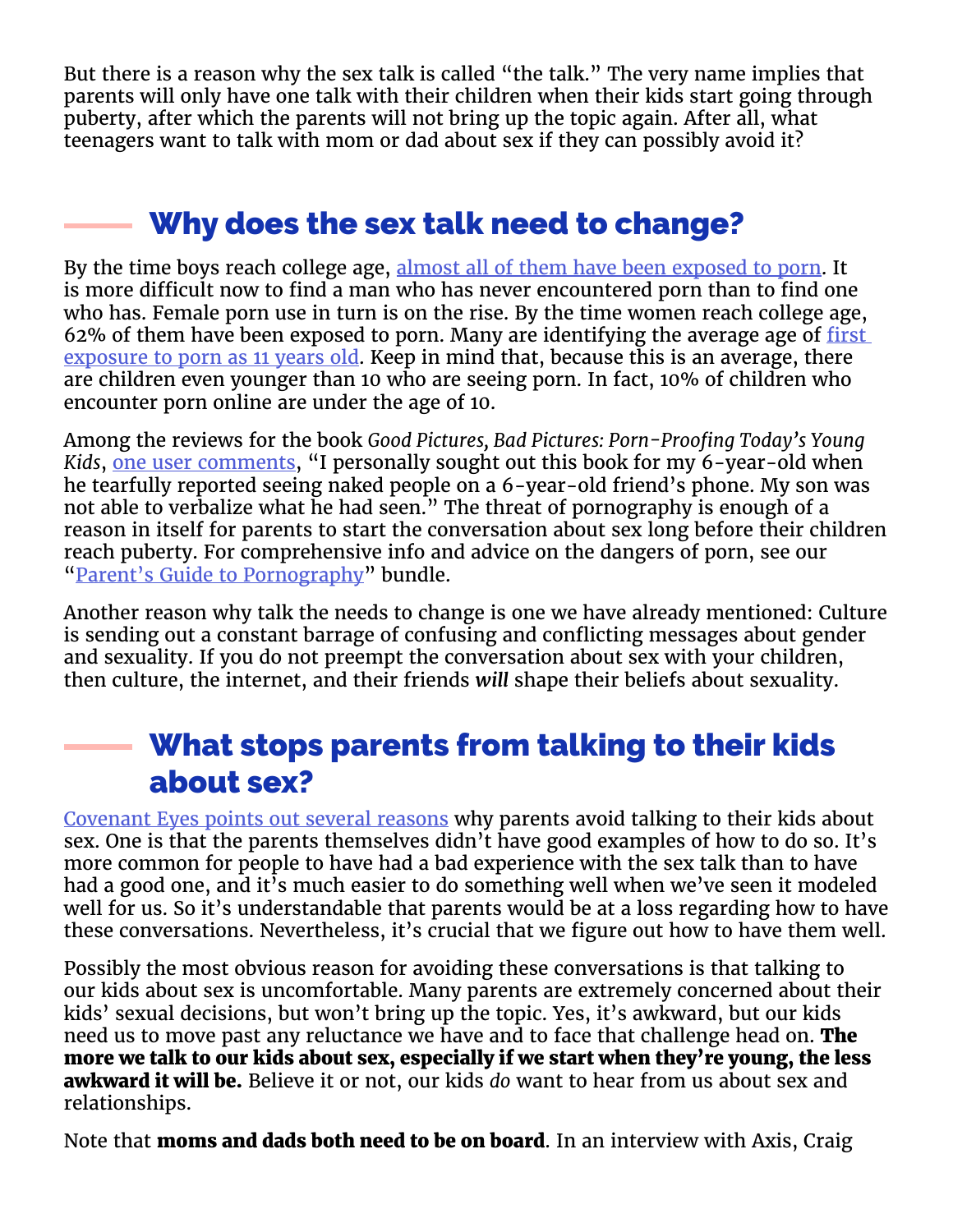Gross, founder of **XXXchurch**, says that the majority of questions he sees from parents about how to talk to their kids about sex come from women, and not just women who are single mothers. Even when the dads are present in the families and have sons, they are often passive instead of engaged. Sons need their fathers to take the lead in [discipling their sexuality](https://www.authenticintimacy.com/resources/2641/the-importance-of-sexual-discipleship). But moms aren't always proactive about it, either. American life tends to be quite busy, and many parents are not having key conversations with their kids because they're just trying to keep their heads above water and get everyone where they need to go without being too late (can we get an amen?!). Again, this is understandable, but it's critical that we don't let ourselves be distracted from having these discussions.

Many people find out about sex from some source other than their parents, and it could be easy for parents to make the excuse that their kids will turn out fine, even if they don't hear about sex in the ideal way. That may be true, but it's a dangerous gamble, particularly since technology has made porn so accessible to young children (even if our kids don't have devices or at least have strict restrictions on them, it's not possible to make sure all their friends are under similar restrictions). If we take this gamble, we're surrendering our responsibilities and choosing to let culture shape our children's sexuality.

Some of us might feel that our past sexual failures disqualify us as credible authorities. But this just isn't true. Your kids can learn valuable lessons from both your successes and your failures if you are willing to be vulnerable with them and share how God has worked in your life—especially if you can share how you wish you could change your past based on what you know now or because of how your choices brought harm instead of good.

On the other hand, if we have unhealthy views about sex or are currently caught up in sexual sin, we will not be able to be the mentors our kids need us to be. If we are addicted to porn or masturbation or are being unfaithful to our spouses, we are not equipped to teach our kids how to honor God in the area of sexuality. We must seek healing for ourselves first.

## What principles should I follow when it comes to talking to my kids about sex?

Every family and every person is unique. How you go about talking to your kids about sex will depend on what works best for your family and the personalities of your individual children. So we're not going to tell you exactly how you should talk to your kids about sex because doing so requires wisdom and discernment. But there are principles you can follow and creatively apply in your home.

#### 1. Teach your kids how to engage well with culture.

A couple we talked to makes sure they do not avoid their kids' questions about *anything*. Nothing is off-limits. They don't want the internet, culture, or their kids' friends to be the ones answering their children's questions. They teach their kids how to critically think about and interact with life situations, instead of choosing the more natural (and culturally encouraged) inclinations to follow their feelings, mindlessly consume what others tell them, or hide from secular culture out of fear. They also have discussions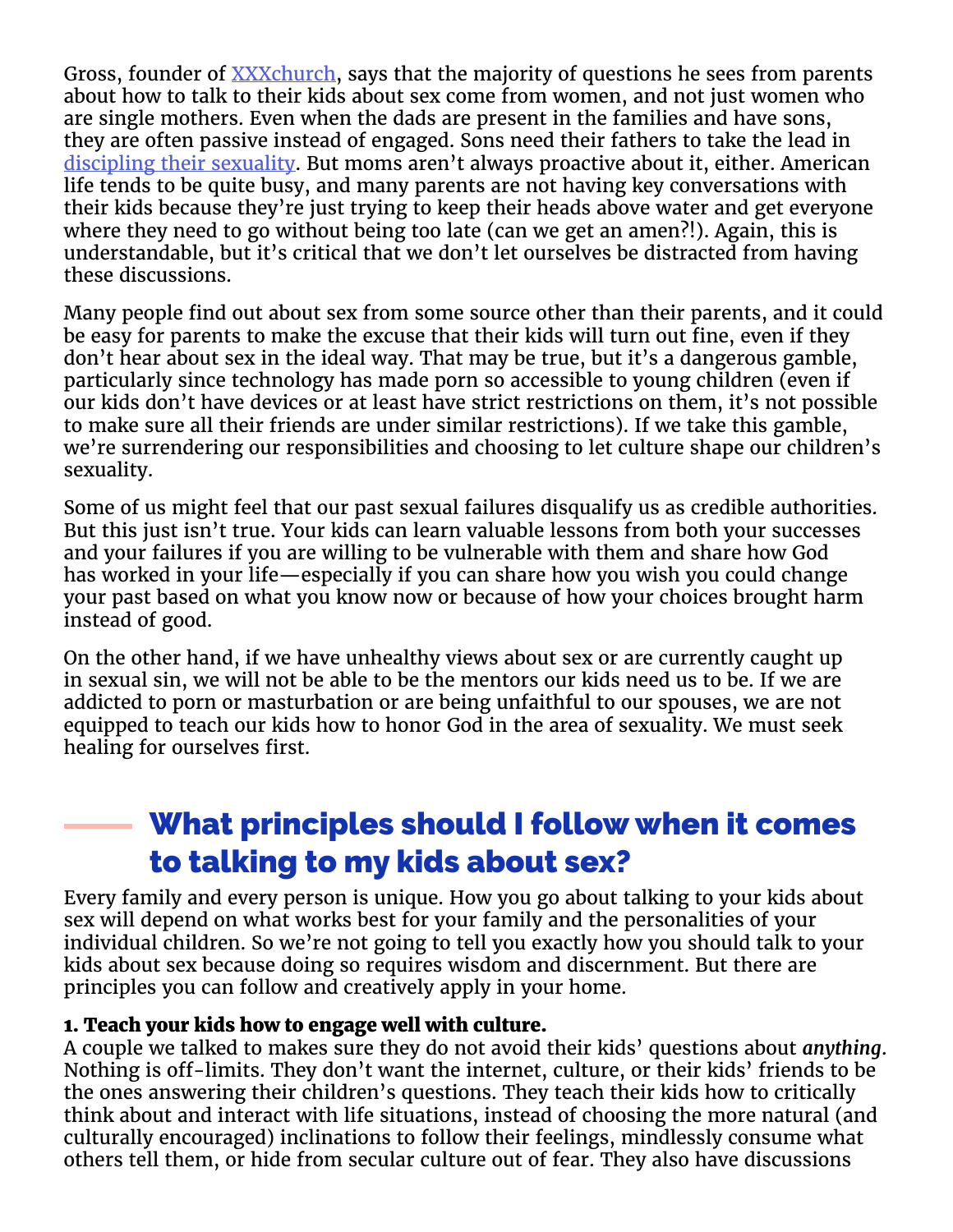with each other about their own beliefs in front of their kids. This way, their kids observe how their parents process ideas and learn how to do cultural analysis from watching that example.

#### 2. Make sure your kids know that no topic is off-limits.

Craig Gross says, "Your kids will talk to you about things you talk to them about. Your kids won't talk to you about things you don't talk to them about." **It is vital that you create a family culture where your kids know they can talk to you about anything.** It's not necessary to go into explicit detail about sexual topics with younger children, but don't be afraid to give them an honest answer. One dad we spoke with says, "I'd rather my kids be comfortable having a weird conversation with me than go somewhere else to find their answers."

One time one of the aforementioned couple's daughters asked what adultery was. When answering her, the dad used an analogy that she could understand, comparing adultery to betrayal. He didn't go into graphic detail and didn't even mention that adultery had anything to do with sex. But he also didn't avoid her question or imply that the topic was forbidden. Notably, she asked this question because the family was working through the Ten Commandments during their Bible study time. Often, these conversations can be organic and natural if your kids know you are a safe place to go to when questions arise.

#### 3. Be direct.

When your kids feel comfortable coming to you and asking you a direct question about sex, answer them directly. If you are evasive, they might conclude that you and/or Christianity do not have good answers or that the answers are inadequate. They could infer that sex is embarrassing and shameful. These would be false and destructive conclusions. You might feel uncomfortable, but would you rather your kids discover what, say, an orgasm is from you? Or would you rather they turned to their friends or the internet?

As your kids are learning their body parts, use the actual names for those parts, and avoid unnecessary euphemisms when you're explaining sex to them. There's nothing shameful about saying "vagina" or "penis." They need to know these terms, and being straightforward with them in the beginning will save them from confusion later. Using made-up words only leaves room for misunderstanding and implies that our sexuality is taboo instead of a normal and good part of how God created us. There is a real danger to the long-term sexual health of your children if you portray sex as dirty, wrong, or mysterious. They must learn that it is good, created by God, and made to function properly within the confines of marriage.

#### 4. Make sure you and your spouse are on the same page.

You're much less likely to talk to your kids about something that you don't talk to your spouse about. If you can't talk about sex with your spouse, then you won't be able to talk about it with your kids. And even if you don't have issues to resolve with your spouse, it's important that you both have a game plan and are unified in the plan to educate your kids about sex.

#### 5. Be proactive (start early).

If you wait till your kids ask you questions about sex, **it will be too late**. You need to be proactive in raising the subject, keeping in mind that, sadly, it could even be too late if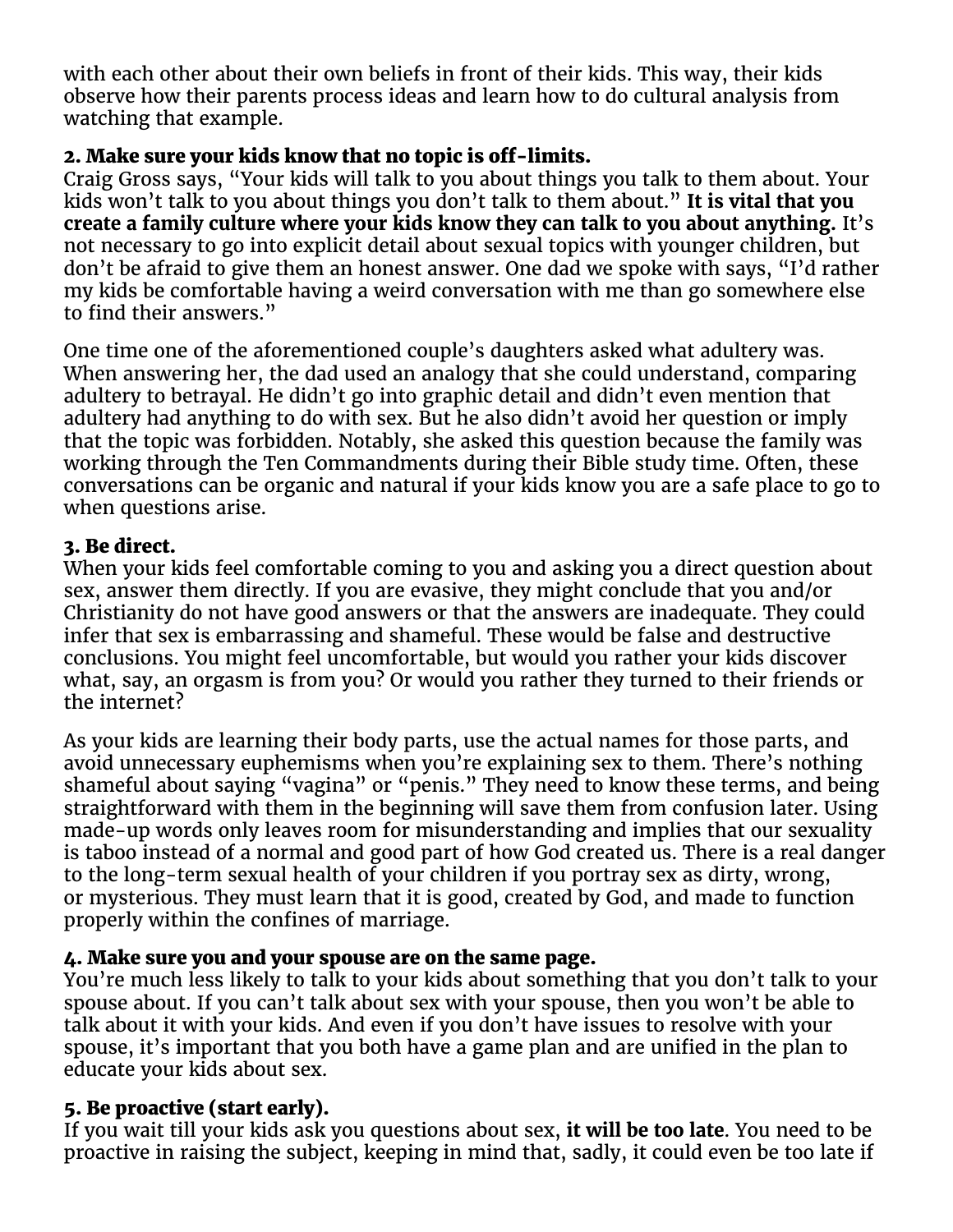you wait till your kids start elementary school. If you want to be the one to shape your kids' views about sex, you must start early. How early you start is up to you, but we don't think it's too extreme to say parents should be explaining some facts about sex to their kids as soon as the kids are able to talk. Again, we're not saying you should go into graphic detail or inundate them with everything they'll eventually need to know. We are saying that you should have **age-appropriate conversations early**.

There are several advantages to starting the conversation about sex when your kids are young. First, it's much easier to talk about sex when your relationships with your kids are not in crisis (say, if you've caught them viewing porn). Second, younger children are naturally curious and open. They have not yet hit the awkward stage or become reticent teenagers. Parents have a great opportunity with their elementary age children to encourage their kids to come to them with their questions, making it much likelier that their kids will still be willing to do so when they reach adolescence.

One couple we spoke with has been using the book series, *[God's Design for Sex](https://www.amazon.com/Full-Set-Design-Revised-Paperback/dp/B00O5DIVTU)*, to talk to their children at different age levels. The parents haven't gotten to the books for the older kids yet because their kids aren't teenagers, but they have found the first two books very helpful. A structured series like this is a great option, especially if you feel at a loss regarding how to initiate these conversations.

#### 5. Don't rely on scare tactics.

Don't rely on the threat of STIs or pregnancy as the reasons why your kids should avoid sex. In the heat of the moment, few teens will find this argument compelling. It is valid to mention that having sex outside of marriage could lead to diseases or pregnancy, but be careful about how you communicate those consequences. Mentioning disease and pregnancy at the same time implies that pregnancy is like a disease. This argument also focuses on negative reasons for not having sex outside of marriage instead of positive reasons for having it within marriage. It says nothing about the fact that both sex and children are blessings from God.

#### 6. Emphasize that sex is good and beautiful and that it is God's idea.

Make sure your kids know that God created sex and that He created it very good. It has multiple purposes, but one of them is to give pleasure. It's easy to ignore the **Song of** [Solomon,](https://www.biblegateway.com/passage/?search=Song+of+Songs+1&version=NIV) but there's a reason the Hebrew Scriptures include a book that unabashedly celebrates romantic, sexual love! When God gave us the gift of sex, He also gave us the beautiful and sobering ability to create life. Because God is our creator and the creator of our sexuality, *He* is the one who gets to say what sex is and how we should use it. **He is good, so His plan for sex is what will lead to our flourishing.**

As your kids get older, let them know that sex is part of an earthly picture of a cosmic reality. The Bible makes it clear that marriage between one man and one woman portrays Christ's relationship with the Church. Quoting Genesis 2:24, [Paul writes](https://www.biblegateway.com/passage/?search=Ephesians+5&version=NIV), "'For this reason a man will leave his father and mother and be united to his wife, and the two will become one flesh.' This is a profound mystery—but I am talking about Christ and the church."

Marriage is in many ways a metaphor for the Trinity lived out in the flesh. So if people abuse God's design for sexuality, they are living out a lie about God Himself. This is arguably one of the best reasons we have for being careful to obey God in this area of our lives.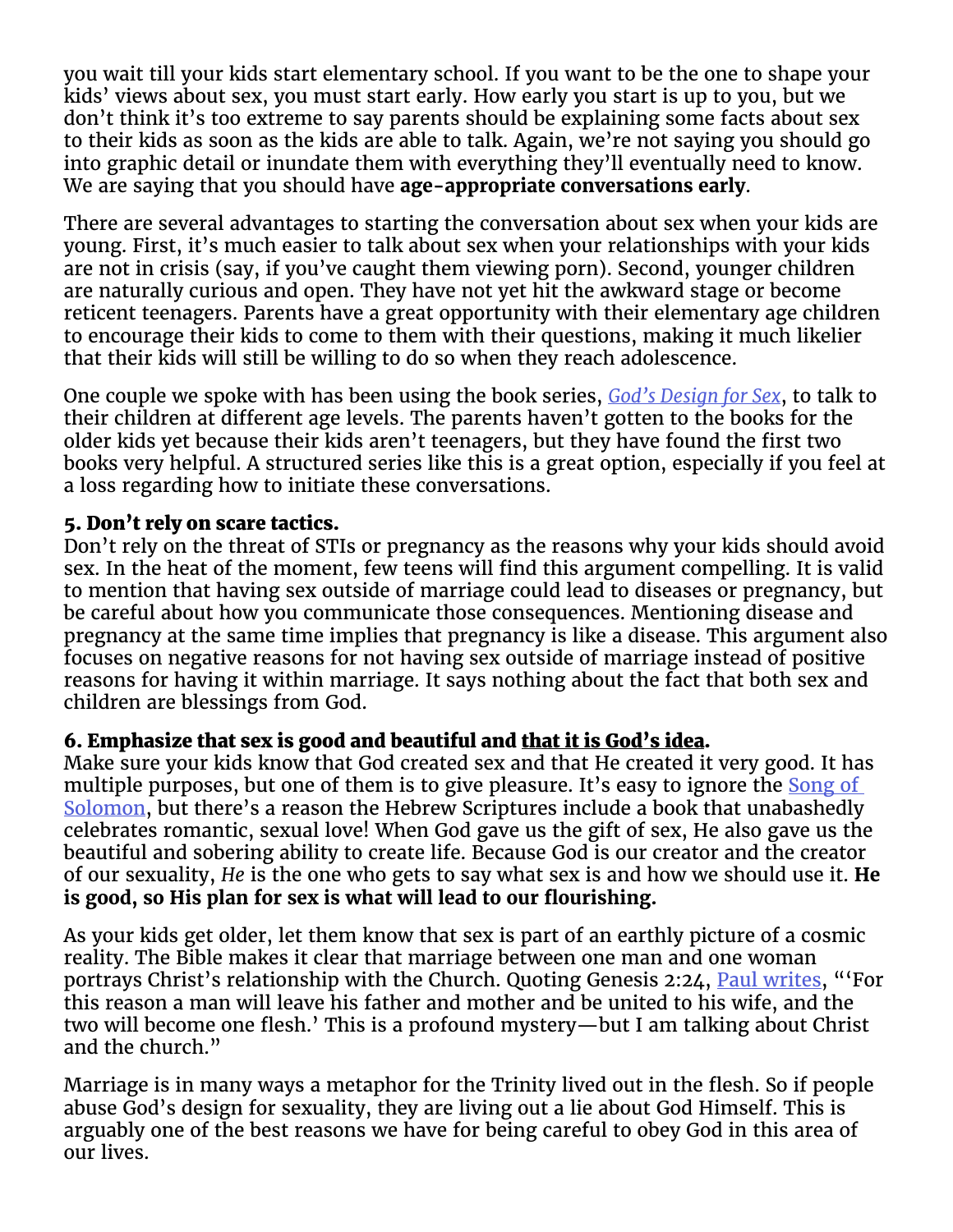#### 7. Be creatively discerning and keep the conversation going.

There are many options for raising the topic of sex with your kids. You could use the book series we mentioned, or you could use the Bible. One reason that using the Bible is helpful is because you'll want to explain God's purpose for sex at some point anyway. Whether or not you overtly make the Bible part of your strategy, you should certainly be prepared to answer any questions your kids have about sex as a result of reading the Bible. The great thing about the Bible is that it portrays both healthy and unhealthy views of sexuality, as well as the consequences of both. The myriad of stories from David and Bathsheba to Samson and Delilah to Joseph and Potiphar's wife could prompt incredible conversations about the lifelong impacts of good and bad choices pertaining to sexuality.

One man we spoke to says that when he was about 10 years old, his dad took him and his older brother on a weekend trip. The dad didn't bill the trip as a rite of manhood or as time to talk about sex and puberty. He kept the entire outing very low-key, just the three of them having an adventure. In the car, however, they listened to the audiobook of Dr. James Dobson's *[Preparing for Adolescence](https://smile.amazon.com/Preparing-Adolescence-Survive-Coming-Change/dp/0800726286/ref=sr_1_1?ie=UTF8&qid=1527262078&sr=8-1&keywords=dobson+preparing+for+adolescence)*. The man remembers that listening to the book was awkward, but what really stands out in his memory is how fun and adventurous the trip was and the fact that his dad and brother weren't afraid to talk about awkward topics with him. The tone of the trip and sense of community his dad fostered were possibly even more important than the content of the audiobook. It was also very helpful that his dad didn't make the weekend into a big deal, but kept it laidback and low-pressure.

However you decide to broach the topic of sex with your kids, you should use your their experiences and everyday situations to keep their sexual education ongoing. You could use stories you read to them, shows they watch, their school experiences, or anything else that comes to mind. Be creative and discerning.

One dad we know told us the story of a time when he and his son were driving somewhere and his son saw a billboard with a crude advertisement for a medical check up. His son laughed at it, but it turned out he didn't really understand what the ad was talking about. So the dad used that opportunity as a teaching moment. There is no one right way to go about having these conversations. **Just remember to be proactive and not passive.**

#### 8. Keep a few other things in mind.

Hopefully you will start these conversations early, but make sure you tell your kids about puberty *before* their bodies start changing. Prepare them for what is going to happen to them. [It's scary and unnerving](https://www.washingtonpost.com/lifestyle/on-parenting/how-to-talk-to-kids-about-sex/2017/08/29/2c994fce-77c5-11e7-8839-ec48ec4cae25_story.html?utm_term=.de1f7d47d9cc), especially for girls, to go through puberty with no idea about what is going on! If you don't help them through that experience, they'll probably turn to their friends or to the internet. In that case, they will have a good chance of getting erroneous information at best or hurtful information at worst. We talked to one woman who was at a doctor's appointment when she first learned about menstrual cycles because the doctor asked her mother if she had started hers yet. Luckily, her mom used the opportunity to explain it to her daughter in the car on the way home from the appointment because the daughter began her cycle for the first time only a few months later! She was 11 years old.

Even though your goal is to have these conversations often so that awkwardness is not as big of an issue as it could be, when you're planning to talk to your kids about sex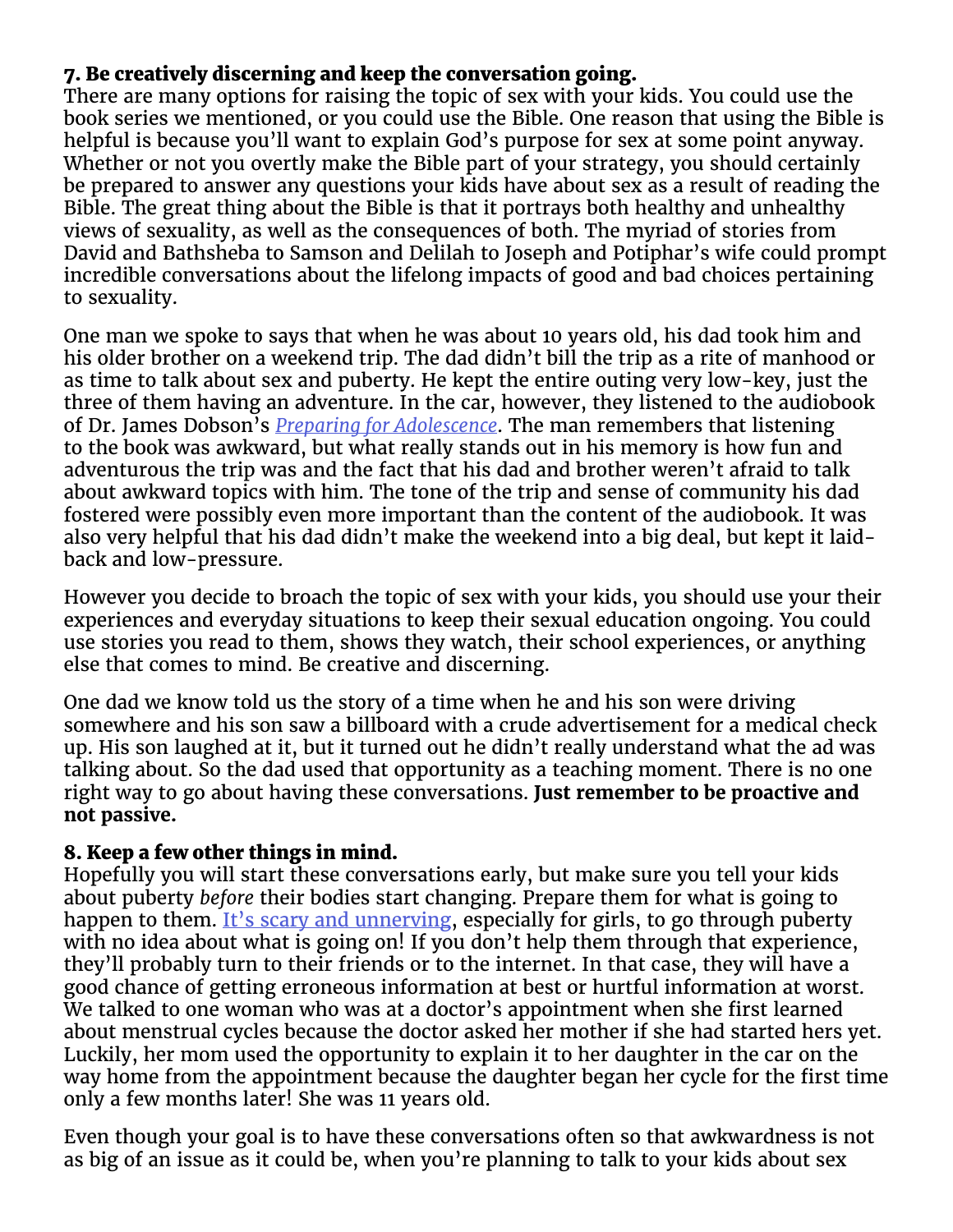it's still wise to <u>take your environment into account</u>. If you expect to be uncomfortable, maybe go on a walk so you're moving instead of staring at each other across a table.

For the most part, talking to your kids about sex will be <u>most comfortable and</u> [beneficial](https://www.focusonthefamily.com/parenting/schoolage-children/talking-about-sex-and-puberty/preparing-for-puberty) if mothers talk with daughters and fathers talk with sons. But it's also good at different times for both parents to speak into their child's life about sexual issues because then the child gets the perspective and wisdom of the parent of the opposite sex.

The article ["Age-by-age guide to talking to kids about sex"](https://www.todaysparent.com/family/parenting/age-by-age-guide-to-talking-to-kids-about-sex/) from *Today's Parent* provides some helpful advice regarding the conversations you should be having with your kids at different ages, as well as what sort of curiosity you should expect at different ages. For example, it's normal for toddlers to explore their body parts, whether in private or public. Instead of shaming them for this, straightforwardly explain the proper behavior of people in public, and don't make a big deal about what they're doing.

**Don't forget that one of your goals with educating your kids about sex is to protect them from sexual predators.** Make it very clear to them that certain types of touch are inappropriate and that they should tell you immediately if anyone wants to touch them in a wrong way. We recommend that you also apply this same idea to technology, even if you are not letting your kids use devices yet. Remember, they could see something explicit on one of their friends' devices. Let your kids know that if they see images online that show naked people, that scare them, etc., they need to tell you right away and not be afraid that you'll be angry with them. Encourage them that, far from being upset, you'll be incredibly thankful that they trusted you enough to tell you about what they saw.

When your kids become teenagers, it might be easy for you to think that they're not interested in hearing from you. It's important that you continue to disciple them about sex, no matter how awkward it feels and no matter how reluctant they seem. There are a myriad of issues related to sexuality (such as dating, porn, sexting, and so on) about which they will need guidance from you. We have parent guides on many of these topics, and you can check them out [here.](https://axis.org/guides)

## Discussion Questions

Below are some suggestions for questions you might raise with your kids. **Remember, these are guidelines!** Precisely when and how you raise these questions is up to your discretion. *Note:* There are not many questions under the middle school and older section. This might seem odd since, at those ages, there is now so much to talk to them about pertaining to sexuality, thanks to our culture. While you should absolutely have many ongoing conversations about sex with your kids, this guide focuses on *introducing* the topic of sex and encouraging your kids to be comfortable talking to you about it. The majority of questions below are under preschool/elementary school ages because we believe this is the key time when you should be educating your kids about what sex is.

#### Preschool Ages

• Do you know what all your body parts are called?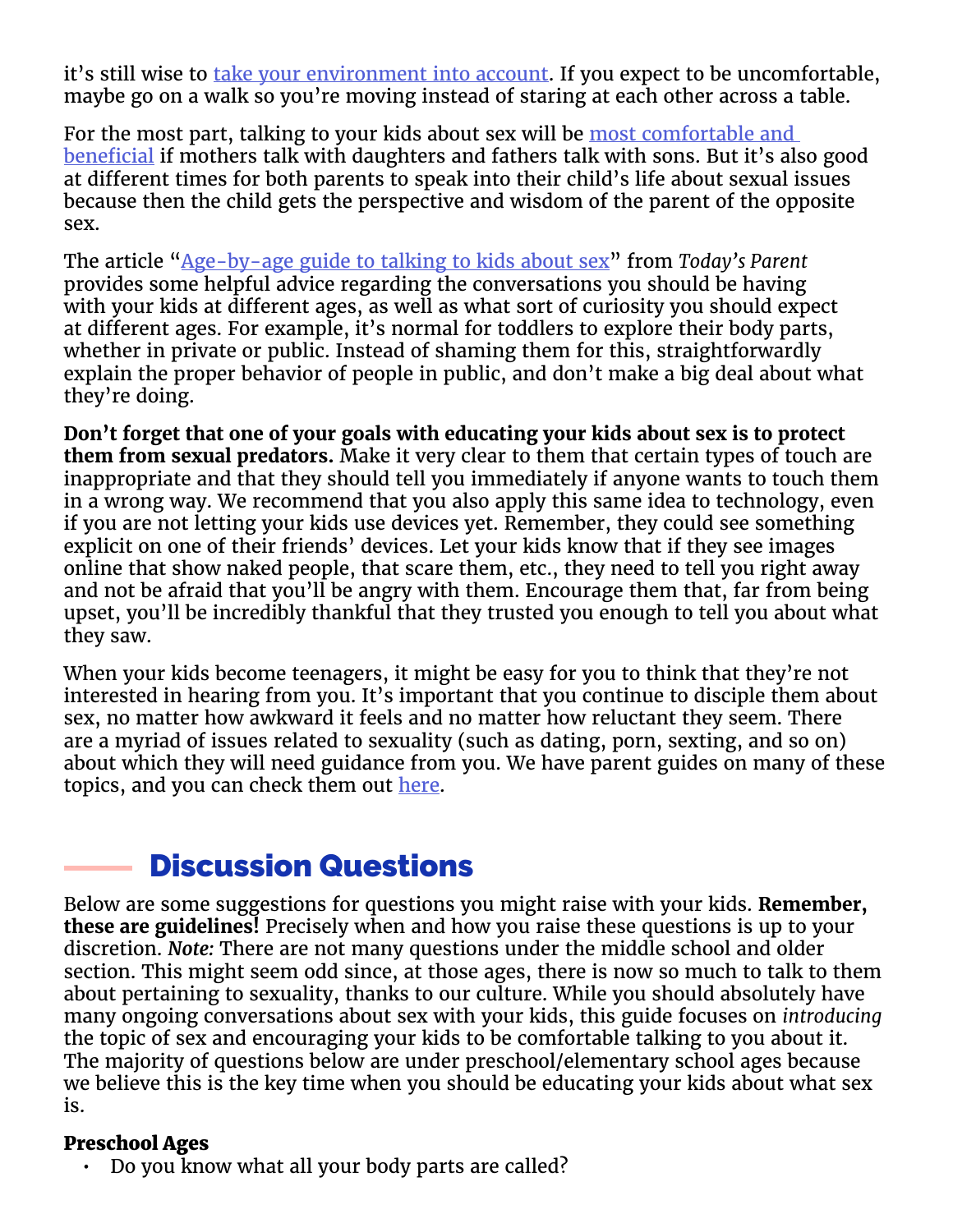- Do you know how boys are different from girls?
- Do you understand that there are places no one should be touching you?
- Do you know that if anyone touches you in any way that you don't like, you can [say "no"](https://www.familyeducation.com/life/talking-about-sex/age-age-guide-teaching-kids-about-birds-bees)?
- Do you know what to do if someone touches you somewhere they shouldn't?
- Do you know that you can talk to us about anything?
- Do you know [where babies come from](https://familydoctor.org/talking-kids-sex/) (we're putting this question here because it is possible this question could come up this early)?

#### Elementary School Ages

- Do you know that you can come to us with any question you have about sex?
- Can you tell me what you already know about  $\frac{1}{\sqrt{2}}$ <br>What have you heard about
- What have you heard about
- Do you know what sex is?
- Do you know what puberty is?
- Do you know what will happen when you go through puberty? Do you understand how your body is going to change?
- Do you know about other changes that could happen during puberty (mood swings, acne, etc.)?
- Do you know what God tells us about sex (i.e., it's beautiful, between one man and one woman, it's a way for a man and woman to show they love each other)?
- Do you understand that sex is powerful (i.e., bonds us emotionally and physically, comes with the ability to create life, etc.) and a great responsibility?
- Do you know what [masturbation](https://www.focusonthefamily.com/parenting/schoolage-children/talking-about-sex-and-puberty/preparing-for-puberty) is? Have you ever masturbated before?
- Do you understand that it's normal and good to have sexual desires and feelings?
- Do you know how to deal with those feelings when you have them?
- Do you know what to do if you see pictures of naked people?
- Do you know what to do if you see something online that you don't understand or that scares you?
- What do you think about
- (After answering their questions) Does that answer your question?

#### For Girls

- Do you know if any of the other girls at school [have started their periods yet?](https://consumer.healthday.com/encyclopedia/children-s-health-10/child-development-news-124/how-to-talk-to-your-child-about-sex-ages-6-to-12-645918.html)
- Do you know what a period is? Do you know why girls have periods and what to expect when you start having yours?

#### For Boys

- Do you know what erections are and why you have them?
- Do you know what a wet dream is?
- Middle School and Older
- How does understanding God's purpose for sex change how we think about it?
- How have you seen your friends interact with the opposite sex in ways that seem positive? What about negative?
- Do you think most of your peers treat each other with respect when it comes to flirting/sex/relationships? Explain.
- How do your friends who aren't Christians think and talk about sex? How about your friends who are Christians?
- What do you think about the romantic relationships in this movie/TV show?
- What do you think about how women were portrayed in that show? What do you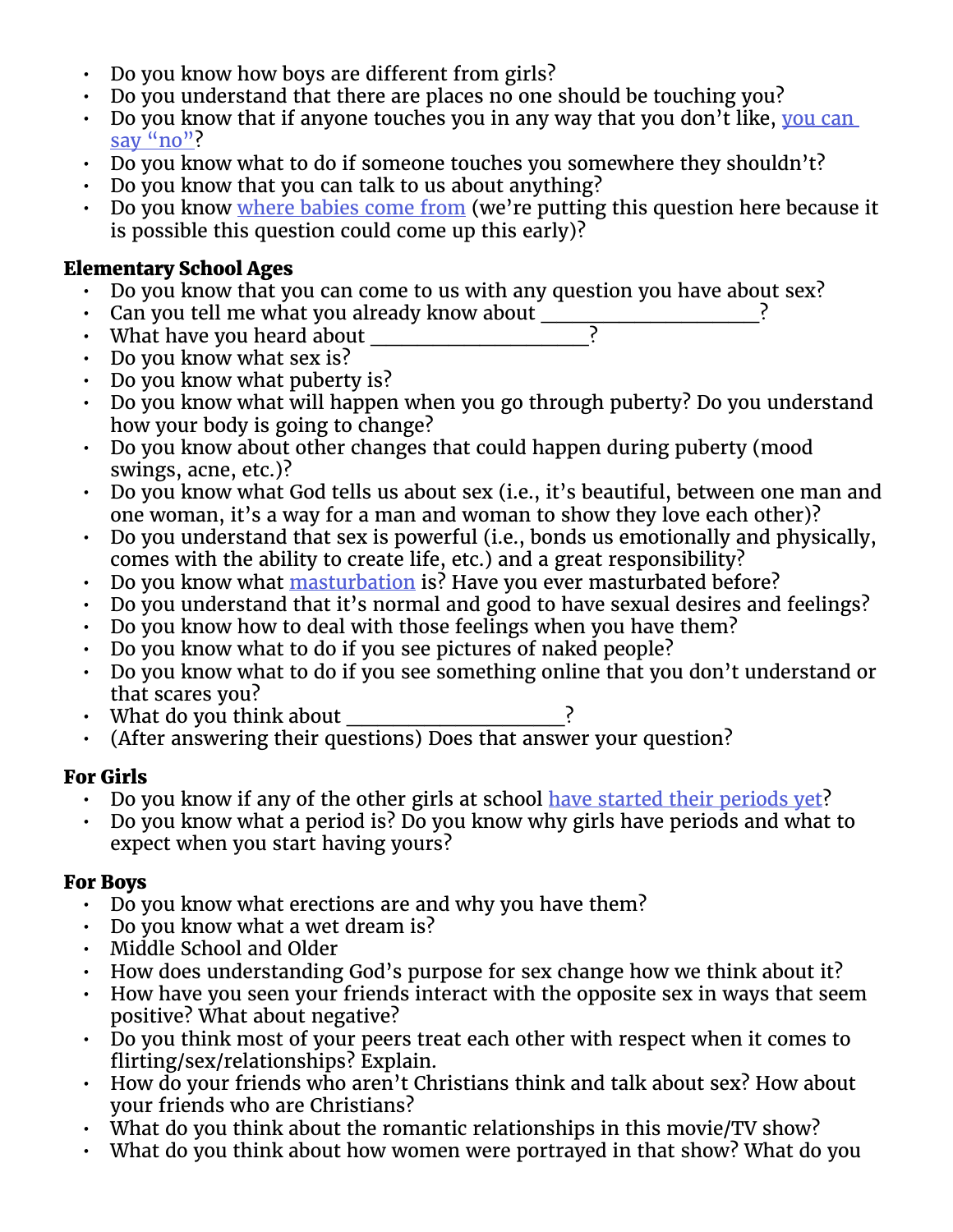think about how men were portrayed in that show?

• What do you think are the underlying assumptions of that commercial?

### Conclusion

You have nothing to lose by being direct and honest with your kids about sex, especially if you keep the conversation going long-term and create a culture of openness. *Your kids need the wisdom you have*. If you are willing to be proactive about how you approach the sex **talks** with your kids, you have a phenomenal opportunity to position yourself as the one who shapes their understanding of sexuality to be God-honoring and fulfilling.

## **Additional Resources**

*Note: Axis does not necessarily agree with everything in all of the resources we've listed below, and we disagree outright with some of the information they contain. But we have listed these resources because we do believe they have some valuable content in them.*

- [Authentic Intimacy blog](https://www.authenticintimacy.com/blog)
- **[Java with Juli](https://www.authenticintimacy.com/podcast) [podcast]**
- [Talking about Sex and Puberty](https://www.focusonthefamily.com/parenting/schoolage-children/talking-about-sex-and-puberty/talking-about-sex-and-puberty), Focus on the Family
- "[How to talk to your child about sex \(ages 6 to 8\),](https://www.babycenter.com/0_how-to-talk-to-your-child-about-sex-ages-6-to-8_67908.bc)" babycenter.com
- [Help for Parents](https://www.xxxchurch.com/get-help/porn-addiction-help-for-parents), XXXChurch
- *• [Touchy Subjects: Talking to Kids about Sex, Tech, and Social Media in the Touchscreen](https://www.amazon.com/Touchy-Subjects-Talking-Social-Touchscreen/dp/1497352002/ref=asap_bc)  [World](https://www.amazon.com/Touchy-Subjects-Talking-Social-Touchscreen/dp/1497352002/ref=asap_bc)*, Craig Gross
- [iParent.tv](http://iparent.tv) [website with tech trends for parents]
- [Stronger Marriages](https://strongermarriages.com) [website]
- "[Talking to Your Kids About Sex: A Parent-Child Bible Study](http://www.covenanteyes.com/2014/04/14/talking-about-sex-bible-study/)," Covenant Eyes
- "[Rethinking the Sex Talk \(Part 1\)](http://www.covenanteyes.com/2012/06/26/rethinking-the-sex-talk-part-1/)," Covenant Eyes
- "[Rethinking the Sex Talk \(Part 2\)](http://www.covenanteyes.com/2012/07/19/rethinking-the-sex-talk-part-2/)," Covenant Eyes
- *• [Teaching the Birds and the Bees without the Butterflies](https://www.amazon.com/Teaching-Birds-Bees-without-Butterflies/dp/0692329307)*, Traci Lester
- *• [Everyday Talk About Sex and Marriage: A Biblical Handbook for Parents](https://www.amazon.com/Everyday-Talk-About-Sex-Marriage/dp/1633420876)*, John A. Younts and David Younts
- *• [Good Pictures, Bad Pictures: Porn-Proofing Today's Young Kids](https://www.amazon.com/Good-Pictures-Bad-Porn-Proofing-Todays/dp/0615927335/ref=sr_1_1)*, Kristen A. Jenson and Gail Poyner
- *• [Good Pictures, Bad Pictures Jr.: A Simple Plan to Protect Young Minds](https://www.amazon.com/Good-Pictures-Bad-Jr-Protect/dp/0997318724/ref=sr_1_2)*, Kristen A. Jenson
- [Resources](https://protectyoungminds.org/resources/), Protect Young Minds
- "[The Sex Talk: Your Chance to Make a First Impression,](https://protectyoungminds.org/2012/08/17/the-sex-talk-your-chance-to-make-a-first-impression/)" Protect Young Minds
- "[Mom's Dilemma: 'How do I teach healthy sexual attitudes when I don't enjoy](https://protectyoungminds.org/2018/02/20/moms-dilemma-teach-healthy-sexual-attitudes-dont-enjoy-sex/)  [sex?](https://protectyoungminds.org/2018/02/20/moms-dilemma-teach-healthy-sexual-attitudes-dont-enjoy-sex/)"" Protect Young Minds